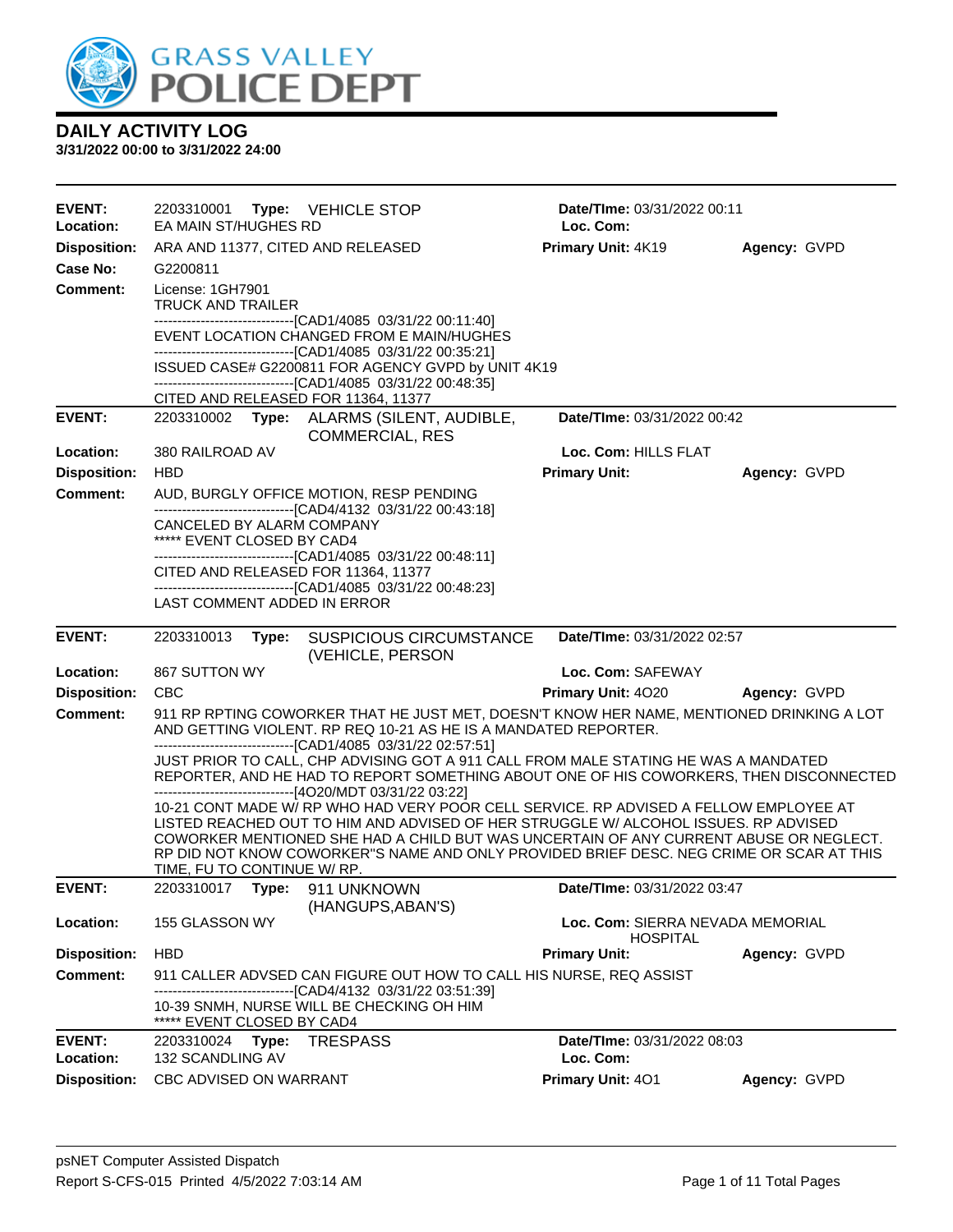

| <b>Comment:</b>     |                                                         |       | 911 TRANSIENT MALE IN RPS BACKYARD                                                                                                                                     |                                                                                                                                                                             |                                           |
|---------------------|---------------------------------------------------------|-------|------------------------------------------------------------------------------------------------------------------------------------------------------------------------|-----------------------------------------------------------------------------------------------------------------------------------------------------------------------------|-------------------------------------------|
|                     |                                                         |       | BLK HAT, BLK SWEATSHIRT W/ WHI WRITING<br>-------------------------------[CAD3/4056_03/31/22_08:05:31]                                                                 |                                                                                                                                                                             |                                           |
|                     |                                                         |       |                                                                                                                                                                        | ADD 911 FROM RP RPT'G THE MALE IS NOW LEAVING. HE IS WALKING TWRDS E MAIN HOLDING A TOTE BAG                                                                                |                                           |
| <b>EVENT:</b>       |                                                         |       | 2203310027    Type: 911    UNKNOWN<br>(HANGUPS, ABAN'S)                                                                                                                | Date/TIme: 03/31/2022 08:24                                                                                                                                                 |                                           |
| Location:           | 20 RAMP STATE/MILL ST                                   |       |                                                                                                                                                                        | Loc. Com:                                                                                                                                                                   |                                           |
| <b>Disposition:</b> | <b>HBD</b>                                              |       |                                                                                                                                                                        | <b>Primary Unit:</b>                                                                                                                                                        | Agency: GVPD                              |
| <b>Comment:</b>     | ***** EVENT CLOSED BY CAD3                              |       | 911 OPEN/ C4 ON CALLBACK ACCIDENTAL WHILE DRIVING                                                                                                                      |                                                                                                                                                                             |                                           |
| <b>EVENT:</b>       |                                                         |       | 2203310031 Type: 911 UNKNOWN<br>(HANGUPS, ABAN'S)                                                                                                                      | Date/TIme: 03/31/2022 08:43                                                                                                                                                 |                                           |
| Location:           | W MAIN ST                                               |       |                                                                                                                                                                        | Loc. Com:                                                                                                                                                                   |                                           |
| <b>Disposition:</b> | <b>HBD</b>                                              |       |                                                                                                                                                                        | <b>Primary Unit:</b>                                                                                                                                                        | Agency: GVPD                              |
| <b>Comment:</b>     | 911 ABANDON                                             |       |                                                                                                                                                                        |                                                                                                                                                                             |                                           |
|                     |                                                         |       | --------------------------------[CAD3/4056 03/31/22 08:44:55]<br>--------------------------------[CAD3/4056 03/31/22 08:45:01]                                         | EVENT LOCATION CHANGED FROM LAT: 39.22213600 LONG: -121.072726                                                                                                              |                                           |
|                     | C4 ON CALLBACK ACCIDENTAL<br>***** EVENT CLOSED BY CAD3 |       |                                                                                                                                                                        |                                                                                                                                                                             |                                           |
| <b>EVENT:</b>       |                                                         |       | 2203310033 Type: 911 UNKNOWN                                                                                                                                           | Date/TIme: 03/31/2022 08:49                                                                                                                                                 |                                           |
| Location:           |                                                         |       | (HANGUPS, ABAN'S)<br>LAT: 39.21920100 LONG: -121.052352                                                                                                                | Loc. Com:                                                                                                                                                                   |                                           |
| <b>Disposition:</b> | <b>HBD</b>                                              |       |                                                                                                                                                                        | <b>Primary Unit:</b>                                                                                                                                                        | Agency: GVPD                              |
| <b>Comment:</b>     | 911 ABANDON                                             |       |                                                                                                                                                                        |                                                                                                                                                                             |                                           |
|                     |                                                         |       | --------------------------------[CAD3/4056 03/31/22 08:51:00]                                                                                                          |                                                                                                                                                                             |                                           |
|                     | MSG LEFT<br>***** EVENT CLOSED BY CAD1                  |       |                                                                                                                                                                        |                                                                                                                                                                             |                                           |
| <b>EVENT:</b>       | 2203310034                                              |       | Type: COMMUNITY POLICING<br><b>ACTION</b>                                                                                                                              | Date/TIme: 03/31/2022 08:57                                                                                                                                                 |                                           |
| Location:           | 660 MINNIE ST                                           |       |                                                                                                                                                                        | Loc. Com: CONDON PARK                                                                                                                                                       |                                           |
| <b>Disposition:</b> | CBC                                                     |       |                                                                                                                                                                        | <b>Primary Unit: 402</b>                                                                                                                                                    | Agency: GVPD                              |
| <b>Comment:</b>     |                                                         |       | --------------------------------[CAD1/4011 03/31/22 09:06:03]<br>EVENT LOCATION CHANGED FROM 660 MINNIE ST.<br>-------------------------------[4O2/MDT 03/31/22 09:09] |                                                                                                                                                                             |                                           |
|                     |                                                         |       |                                                                                                                                                                        | GRAFFITI REMOVAL FROM SKATE PARK WATER FOUNTAIN AND CITY SIGNS.                                                                                                             |                                           |
| <b>EVENT:</b>       |                                                         |       | 2203310035 Type: ORDINANCES<br>(COUNTY/MUNICIPAL)                                                                                                                      | Date/TIme: 03/31/2022 09:02                                                                                                                                                 |                                           |
| Location:           | 1000 PLAZA DR                                           |       |                                                                                                                                                                        |                                                                                                                                                                             | Loc. Com: SIERRA CENTRAL CREDIT UNION     |
| <b>Disposition:</b> | CBC 98T                                                 |       |                                                                                                                                                                        | <b>Primary Unit: 4017</b>                                                                                                                                                   | Agency: GVPD                              |
| <b>Comment:</b>     |                                                         |       |                                                                                                                                                                        | RP RPT'G TRANSIENT MALE SITTING BY THE ATM MAKING SMALL PILES OF BRUSH AND LIGHTING THEM ON<br>FIRE. RP DOES NOT THINK THERE IS A NEED FOR THE FIRE DEPARTMENT AT THIS TIME |                                           |
| <b>EVENT:</b>       | 2203310038                                              | Type: | 911 UNKNOWN<br>(HANGUPS, ABAN'S)                                                                                                                                       | Date/TIme: 03/31/2022 09:11                                                                                                                                                 |                                           |
| Location:           | 2032 NEVADA CITY HY                                     |       |                                                                                                                                                                        | 6105                                                                                                                                                                        | Loc. Com: B C TRUE VALUE HARDWARE 530 723 |
| <b>Disposition:</b> | <b>HBD</b>                                              |       |                                                                                                                                                                        | <b>Primary Unit:</b>                                                                                                                                                        | Agency: GVPD                              |
| <b>Comment:</b>     | 911 ACCIDENTAL C4                                       |       | EVENT CLOSED BY CAD3                                                                                                                                                   |                                                                                                                                                                             |                                           |
| <b>EVENT:</b>       | 2203310041                                              | Type: | <b>ALL OTHERS</b>                                                                                                                                                      | Date/TIme: 03/31/2022 09:16                                                                                                                                                 |                                           |
| Location:           | 600 BLK FREEMAN LN                                      |       |                                                                                                                                                                        | Loc. Com:                                                                                                                                                                   |                                           |
| <b>Disposition:</b> | <b>CBC</b>                                              |       |                                                                                                                                                                        | Primary Unit: 402                                                                                                                                                           | Agency: GVPD                              |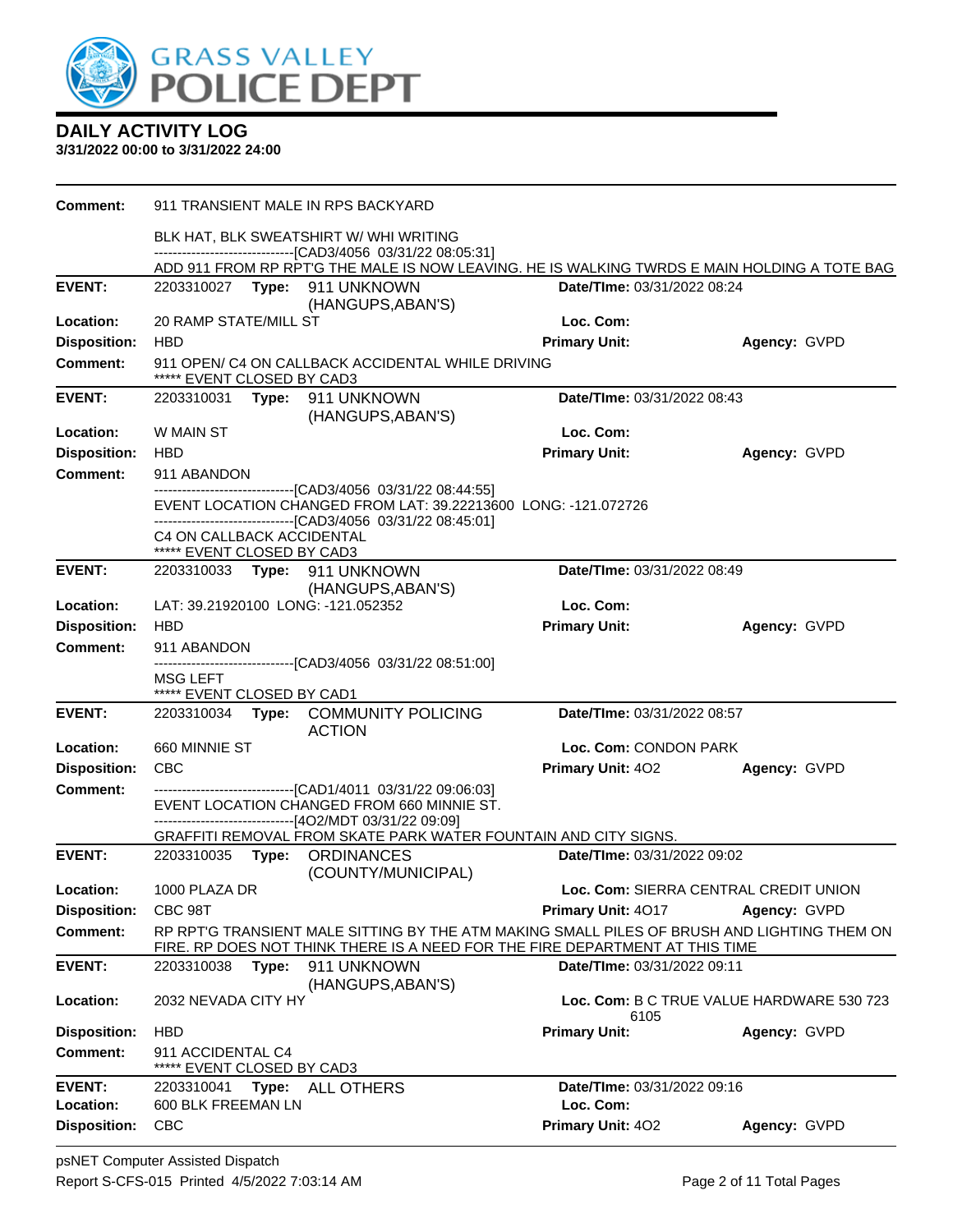

| Comment:                    | WOLF CREEK, TRANSIENT SLEEPING AT TRAIL HEAD SOUTH OF TRIPP'S AUTO BODY SHOP<br>------------------------------[4O2/MDT 03/31/22 09:20] |                                                                                                                                                    |                                 |              |  |
|-----------------------------|----------------------------------------------------------------------------------------------------------------------------------------|----------------------------------------------------------------------------------------------------------------------------------------------------|---------------------------------|--------------|--|
|                             | REST.                                                                                                                                  | CONTACT MADE WITH MR. JURGENSEN WHO ADVISED HE WAS NOT SLEEPING/ CAMPING BUT STOPPED TO                                                            |                                 |              |  |
| <b>EVENT:</b>               | 2203310047                                                                                                                             | Type: VEHICLE STOP                                                                                                                                 | Date/TIme: 03/31/2022 09:33     |              |  |
| Location:                   | 107 E MCKNIGHT WY                                                                                                                      |                                                                                                                                                    | Loc. Com: GRASS VALLEY CHEVRON  |              |  |
| <b>Disposition:</b>         | WA WARNING, ADVISED OF WARRANT                                                                                                         |                                                                                                                                                    | Primary Unit: 4D10 Agency: GVPD |              |  |
| <b>Comment:</b>             | License: Make: LAND Color: GRY<br>GRY LANDROVER, NO PLATES                                                                             | -------------------------------[CAD3/4056_03/31/22_09:38:17]<br>EVENT LOCATION CHANGED FROM CHEVRON                                                |                                 |              |  |
| <b>EVENT:</b>               | 2203310049 Type: SUBJECT STOP                                                                                                          |                                                                                                                                                    | Date/TIme: 03/31/2022 09:37     |              |  |
| Location:                   | 1145 SUTTON WY                                                                                                                         |                                                                                                                                                    | Loc. Com:                       |              |  |
| <b>Disposition:</b>         | CBC TRASH/CARTS COLLECTED, 98T                                                                                                         |                                                                                                                                                    | Primary Unit: 4017              | Agency: GVPD |  |
| <b>Comment:</b>             | OW TWO                                                                                                                                 |                                                                                                                                                    |                                 |              |  |
|                             |                                                                                                                                        | -------------------------------[CAD1/4011 03/31/22 09:37:07]<br>EVENT LOCATION CHANGED FROM 1145 SUTTON                                            |                                 |              |  |
| <b>EVENT:</b>               | 2203310051 Type: VEHICLE STOP                                                                                                          |                                                                                                                                                    | Date/TIme: 03/31/2022 09:40     |              |  |
| Location:                   | 49/20 STATE/DORSEY DR                                                                                                                  |                                                                                                                                                    | Loc. Com: NB                    |              |  |
| <b>Disposition:</b>         | <b>CBC</b>                                                                                                                             |                                                                                                                                                    | <b>Primary Unit: 4S5</b>        | Agency: GVPD |  |
| Comment:                    | License: 4UJB758 State: CA                                                                                                             | -------------------------------[CAD1/4011_03/31/22_09:40:12]                                                                                       |                                 |              |  |
| <b>EVENT:</b>               |                                                                                                                                        | EVENT LOCATION CHANGED FROM 49 NB/ DORSEY                                                                                                          | Date/TIme: 03/31/2022 09:40     |              |  |
|                             | 2203310052 Type: 911 UNKNOWN<br>(HANGUPS, ABAN'S)                                                                                      |                                                                                                                                                    |                                 |              |  |
| Location:                   | 415 SIERRA COLLEGE DR                                                                                                                  |                                                                                                                                                    | Loc. Com: CASCADE LIVING        |              |  |
| <b>Disposition:</b>         | <b>HBD</b>                                                                                                                             |                                                                                                                                                    | <b>Primary Unit:</b>            | Agency: GVPD |  |
| <b>Comment:</b>             | ***** EVENT CLOSED BY CAD3                                                                                                             | 911 ACCIDENTAL BY RESIDENT, NURSE ADV C4                                                                                                           |                                 |              |  |
| <b>EVENT:</b>               | 2203310055    Type: FRAUD                                                                                                              |                                                                                                                                                    | Date/TIme: 03/31/2022 09:52     |              |  |
| Location:                   | 625 ESKATON CR # 374                                                                                                                   |                                                                                                                                                    | Loc. Com: ESKATON VILLAGE       |              |  |
| <b>Disposition:</b>         | <b>CBC</b>                                                                                                                             |                                                                                                                                                    | Primary Unit: 4021 Agency: GVPD |              |  |
| <b>Comment:</b>             |                                                                                                                                        | 911 REQG 10-21 REF A SCAM THAT HE WANTS POLICE INVOLVED IN. RP DISCONNECTED ON DISPATCH<br>------------------------------[4O21/MDT 03/31/22 10:01] |                                 |              |  |
|                             |                                                                                                                                        | RP ADVISED OF SCAM AND ADVISED TO CALL BANK AND TO CUT COMMUNICATION WITH SCAMMERS.                                                                |                                 |              |  |
| <b>EVENT:</b>               |                                                                                                                                        | 2203310058 Type: ANIMALS (ABUSE, LOOSE,<br>FOUND, INJURED)                                                                                         | Date/TIme: 03/31/2022 10:01     |              |  |
| Location:                   | <b>RACE ST/CLARK ST</b>                                                                                                                |                                                                                                                                                    | Loc. Com:                       |              |  |
| <b>Disposition: GOA GOA</b> |                                                                                                                                        |                                                                                                                                                    | Primary Unit: 4Z32 Agency: GVPD |              |  |
| <b>Comment:</b>             |                                                                                                                                        | RP REPORTING A DOG OFF ITS LEASH RUNNING DOWN THE ROAD                                                                                             |                                 |              |  |
| <b>EVENT:</b>               | 2203310060<br>Type:                                                                                                                    | 911 UNKNOWN<br>(HANGUPS, ABAN'S)                                                                                                                   | Date/TIme: 03/31/2022 10:12     |              |  |
| Location:                   | 104 CATHERINE LN                                                                                                                       |                                                                                                                                                    | Loc. Com:                       |              |  |
| <b>Disposition:</b>         | <b>HBD</b>                                                                                                                             |                                                                                                                                                    | <b>Primary Unit:</b>            | Agency: GVPD |  |
| <b>Comment:</b>             | 911 ABANDON                                                                                                                            | --------------[CAD3/4056_03/31/22 10:12:21]                                                                                                        |                                 |              |  |
|                             | <b>C4 ON CALLBACK</b><br>***** EVENT CLOSED BY CAD3                                                                                    |                                                                                                                                                    |                                 |              |  |
| <b>EVENT:</b>               | 2203310061                                                                                                                             | Type: VEHICLE STOP                                                                                                                                 | Date/TIme: 03/31/2022 10:27     |              |  |
| Location:                   | 804 SUTTON WY                                                                                                                          |                                                                                                                                                    | Loc. Com: BANK OF AMERICA       |              |  |
| <b>Disposition:</b>         | CIT 14601.2                                                                                                                            |                                                                                                                                                    | Primary Unit: 4018              | Agency: GVPD |  |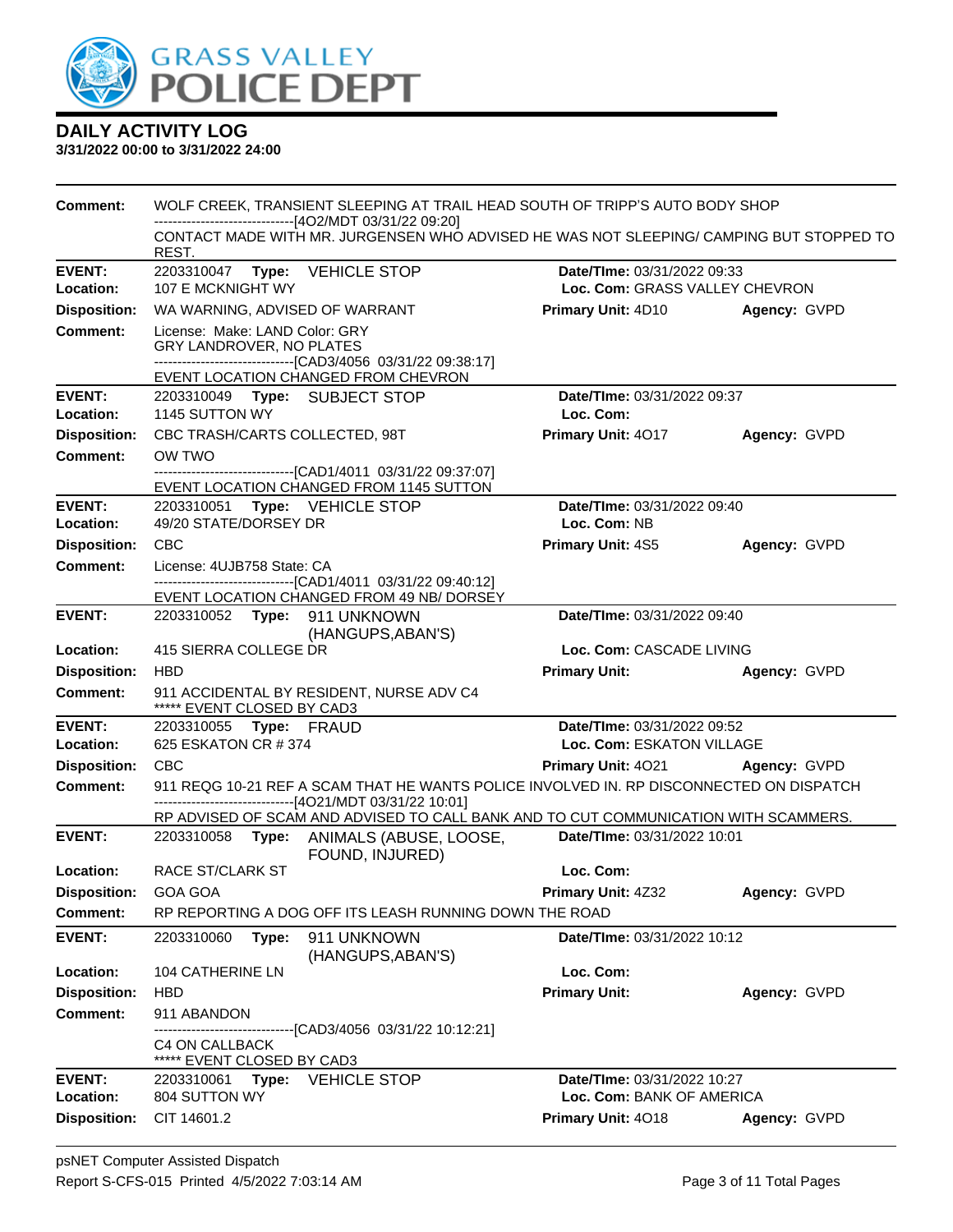

| Case No:                               | G2200812                    |       |                                                                                                           |                                 |              |
|----------------------------------------|-----------------------------|-------|-----------------------------------------------------------------------------------------------------------|---------------------------------|--------------|
| <b>Comment:</b>                        | License: 8WRH750 State: CA  |       |                                                                                                           |                                 |              |
|                                        |                             |       | -------------------------------[CAD1/4011 03/31/22 10:28:09]<br>EVENT LOCATION CHANGED FROM SUTTON B OF A |                                 |              |
|                                        |                             |       | -------------------------------[CAD1/4011_03/31/22 10:36:12]                                              |                                 |              |
|                                        |                             |       | ISSUED CASE# G2200812 FOR AGENCY GVPD by UNIT 4O18                                                        |                                 |              |
| <b>EVENT:</b>                          | 2203310062                  |       | Type: TRAFFIC (DUI, PARKING,<br>SPEED, HAZ                                                                | Date/TIme: 03/31/2022 10:28     |              |
| Location:                              | 656 BRIGHTON ST             |       |                                                                                                           | Loc. Com:                       |              |
| <b>Disposition:</b>                    | <b>CBC PARKED LEGALLY</b>   |       |                                                                                                           | <b>Primary Unit: 401</b>        | Agency: GVPD |
| <b>Comment:</b>                        |                             |       | RP RPT'G LARGE MOTORHOME PARKED ACROSS THE STREET CAUSING TRAFFIC ISSUES                                  |                                 |              |
| <b>EVENT:</b>                          | 2203310063                  | Type: | ANIMALS (ABUSE, LOOSE,<br>FOUND, INJURED)                                                                 | Date/TIme: 03/31/2022 10:34     |              |
| Location:                              | 220 RACE ST                 |       |                                                                                                           | Loc. Com:                       |              |
| <b>Disposition:</b>                    | <b>RPT RPT TAKEN</b>        |       |                                                                                                           | Primary Unit: 4Z32              | Agency: GVPD |
| <b>Case No:</b>                        | G2200813                    |       |                                                                                                           |                                 |              |
| Comment:                               | <b>BACKYARD COMP ISSUE</b>  |       |                                                                                                           |                                 |              |
|                                        |                             |       | -------------------------------[CAD1/4011 03/31/22 10:34:36]<br>EVENT LOCATION CHANGED FROM 220 RACE ST   |                                 |              |
|                                        |                             |       | -------------------------------[CAD1/4011_03/31/22 10:38:22]                                              |                                 |              |
| <b>EVENT:</b>                          |                             |       | ISSUED CASE# G2200813 FOR AGENCY GVPD by UNIT 4Z32<br>2203310065 Type: 911 UNKNOWN                        | Date/TIme: 03/31/2022 10:35     |              |
|                                        |                             |       | (HANGUPS, ABAN'S)                                                                                         |                                 |              |
| Location:                              | 2100 NEVADA CITY HY         |       |                                                                                                           | Loc. Com: FIRST US CREDIT UNION |              |
| <b>Disposition:</b>                    | CBC UNK REASON, C4          |       |                                                                                                           | <b>Primary Unit: 4K6</b>        | Agency: GVPD |
| <b>Comment:</b>                        | 911 ABANDON                 |       | NUMBER STATES INVALID ON CALLBACK                                                                         |                                 |              |
| <b>EVENT:</b>                          | 2203310067                  |       | Type: COMMUNITY POLICING                                                                                  | Date/TIme: 03/31/2022 10:44     |              |
|                                        | <b>CBC</b>                  |       | <b>ACTION</b>                                                                                             |                                 |              |
| <b>Disposition:</b><br><b>Comment:</b> |                             |       |                                                                                                           | Primary Unit: 4017              | Agency: GVPD |
| <b>EVENT:</b>                          | 2203310073                  | Type: | <b>VEHICLE STOP</b>                                                                                       | Date/TIme: 03/31/2022 10:56     |              |
| Location:                              | TINLOY ST/BANK ST           |       |                                                                                                           | Loc. Com:                       |              |
| <b>Disposition:</b>                    | WA                          |       |                                                                                                           | Primary Unit: 4018              | Agency: GVPD |
| <b>Comment:</b>                        | License: AN51341 State: CT  |       |                                                                                                           |                                 |              |
|                                        |                             |       | -------------------------[CAD3/4056_03/31/22_10:56:40]<br>EVENT LOCATION CHANGED FROM TINLOY/BANK         |                                 |              |
| <b>EVENT:</b>                          | 2203310074                  | Type: | <b>FRAUD</b>                                                                                              | Date/TIme: 03/31/2022 10:59     |              |
| Location:                              | 625 ESKATON CR # 225        |       |                                                                                                           | Loc. Com:                       |              |
| <b>Disposition:</b>                    |                             |       | CBC CALLED TO REPORT HE WAS NOT SCAMMED                                                                   | Primary Unit: 4021              | Agency: GVPD |
| <b>Comment:</b>                        | AFTER ALL                   |       | RP REQ 10-21 REF ATTEMPTED SCAM                                                                           |                                 |              |
| <b>EVENT:</b>                          | 2203310079                  | Type: | PROPERTY LOST OR FOUND                                                                                    | Date/TIme: 03/31/2022 11:05     |              |
| Location:                              | 650 FREEMAN LN              |       |                                                                                                           | Loc. Com: JAMBA JUICE           |              |
| <b>Disposition:</b>                    | <b>ADVISED</b>              |       | CBC TALKED TO JJ AND THEY HAVE WALLET. RP                                                                 | Primary Unit: 4021              | Agency: GVPD |
| <b>Comment:</b>                        | SURVEILLANCE. REQUEST 10-21 |       | RP LOST HIS WALLET INSIDE JAMBA JUICE. RP WOULD LIKE AN OFFICER TO REVIEW THE VIDEO                       |                                 |              |
| <b>EVENT:</b>                          | 2203310080                  | Type: | <b>COMMUNITY POLICING</b><br><b>ACTION</b>                                                                | Date/TIme: 03/31/2022 11:07     |              |
| <b>Disposition:</b>                    | <b>CBC</b>                  |       |                                                                                                           | Primary Unit: 402               | Agency: GVPD |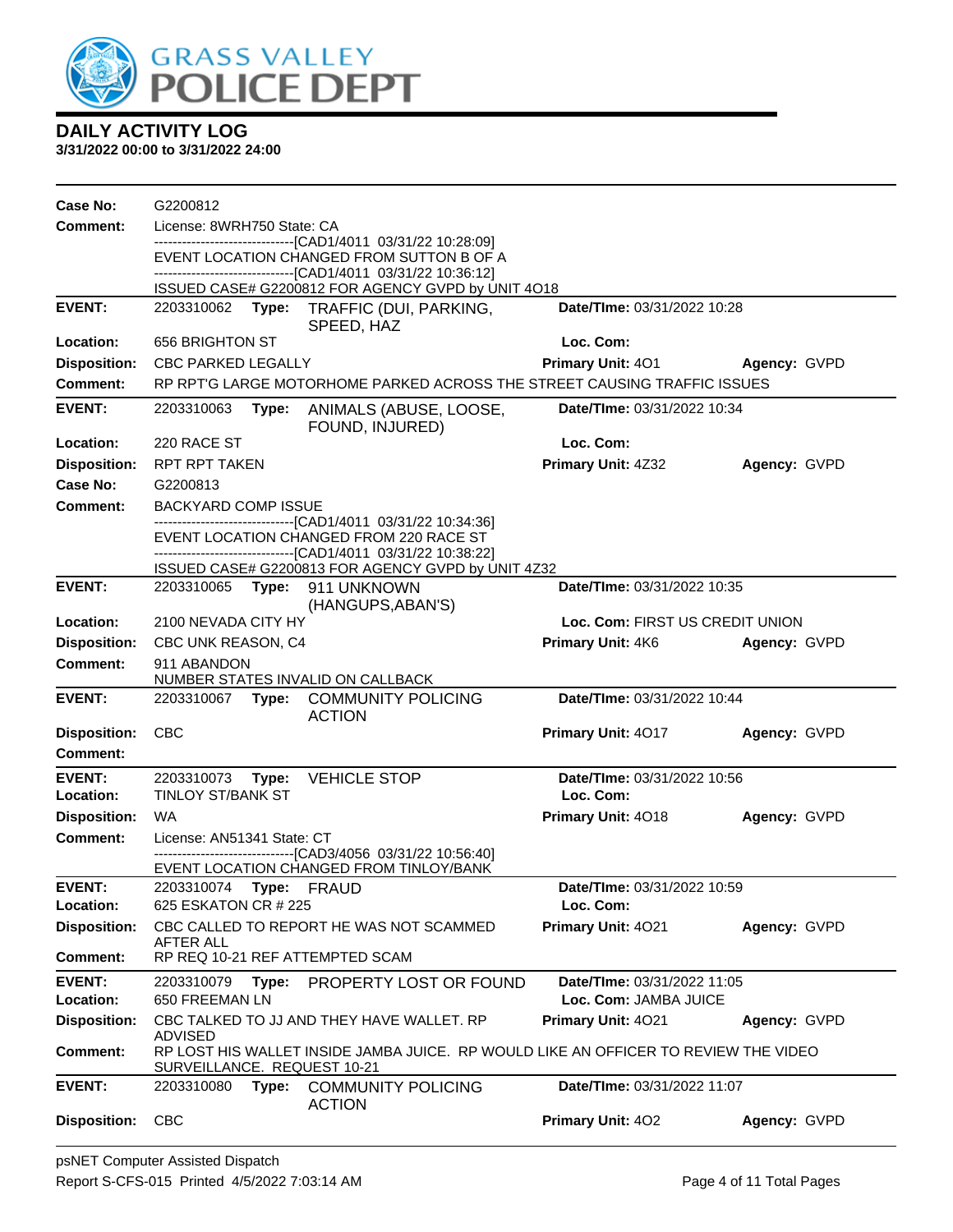

| <b>Comment:</b>     |                        |       |                                                                                                                                                                                                                                                                                                                                                                                                                                                                                                                                                                                                                           |                                 |                                        |
|---------------------|------------------------|-------|---------------------------------------------------------------------------------------------------------------------------------------------------------------------------------------------------------------------------------------------------------------------------------------------------------------------------------------------------------------------------------------------------------------------------------------------------------------------------------------------------------------------------------------------------------------------------------------------------------------------------|---------------------------------|----------------------------------------|
| <b>EVENT:</b>       | 2203310081             | Type: | DISTURBANCE (NOISE,<br>MUSIC, VERBAL, BARKI                                                                                                                                                                                                                                                                                                                                                                                                                                                                                                                                                                               | Date/TIme: 03/31/2022 11:08     |                                        |
| Location:           | 1031 SUTTON WY         |       |                                                                                                                                                                                                                                                                                                                                                                                                                                                                                                                                                                                                                           | Loc. Com: CIGARETTES CHEAPER    |                                        |
| <b>Disposition:</b> | <b>GOA GOA</b>         |       |                                                                                                                                                                                                                                                                                                                                                                                                                                                                                                                                                                                                                           | Primary Unit: 401               | Agency: GVPD                           |
| Comment:            |                        |       | RP REPORTING A WHITE MALE BROWN PANTS BROWN COAT SCREAMING OUTSIDE OF HIS STORE.<br>------------------------[CAD1/4011_03/31/22 11:09:15]                                                                                                                                                                                                                                                                                                                                                                                                                                                                                 |                                 |                                        |
|                     | <b>VOICED</b>          |       |                                                                                                                                                                                                                                                                                                                                                                                                                                                                                                                                                                                                                           |                                 |                                        |
| <b>EVENT:</b>       | 2203310093             |       | Type: DISTURBANCE (NOISE,<br>MUSIC, VERBAL, BARKI                                                                                                                                                                                                                                                                                                                                                                                                                                                                                                                                                                         | Date/TIme: 03/31/2022 11:47     |                                        |
| Location:           | 660 MINNIE ST          |       |                                                                                                                                                                                                                                                                                                                                                                                                                                                                                                                                                                                                                           | Loc. Com: CONDON PARK           |                                        |
| <b>Disposition:</b> | UTL                    |       |                                                                                                                                                                                                                                                                                                                                                                                                                                                                                                                                                                                                                           | Primary Unit: 401               | Agency: GVPD                           |
| <b>Comment:</b>     |                        |       | 911 RPT'G WMA LONG BRO HAIR BLK HOODIE/ BLU JEANS AND BACKPACK IS SCARING THE RP, HE HAS<br>BEEN TALKING TO HIMSELF AND ACTING STRANGE<br>THE SU TOLD RP THAT IF SHE CALLED 911 HE WOULD DEFICATE NEAR HER.<br>SU CURRENTLY WALKING ON A DIRT PATH TWRDS MT ST MARYS                                                                                                                                                                                                                                                                                                                                                      |                                 |                                        |
| <b>EVENT:</b>       | 2203310094             |       | Type: DISTURBANCE (NOISE,<br>MUSIC, VERBAL, BARKI                                                                                                                                                                                                                                                                                                                                                                                                                                                                                                                                                                         | Date/TIme: 03/31/2022 11:48     |                                        |
| Location:           | 401 MILL ST            |       |                                                                                                                                                                                                                                                                                                                                                                                                                                                                                                                                                                                                                           | Loc. Com:                       |                                        |
| <b>Disposition:</b> | <b>RPT RPT TAKEN</b>   |       |                                                                                                                                                                                                                                                                                                                                                                                                                                                                                                                                                                                                                           | Primary Unit: 4018              | Agency: GVPD                           |
| <b>Case No:</b>     | G2200814               |       |                                                                                                                                                                                                                                                                                                                                                                                                                                                                                                                                                                                                                           |                                 |                                        |
| Comment:            | RP JUST LEFT THE AREA  |       | 911 RPT'G HER HUSBAND IS AT THE HOUSE TAKING THE BATTERY OUT OF HER VEH. YESTERDAY THE SUBJ<br>WAS PHYSICAL WITH RP BUT SHE WAS AFRAID TO CALL 911<br>SU ASSOCIATED W/ A YELLOW MC AND A WHI BMW<br>------------------------[CAD3/4056_03/31/22 11:49:15]<br>-------------------------------[CAD3/4056_03/31/22 11:49:59]<br>RP THINKS HE IS GOING TO DETROY HER ITEMS IN THE HOME.<br>-------------------------------[CAD3/4056 03/31/22 11:50:43]<br>SUBJ NORMALLY CARRIES KNIVES AND PELLET GUNS<br>-------------------------------[CAD1/4011 03/31/22 12:08:20]<br>ISSUED CASE# G2200814 FOR AGENCY GVPD by UNIT 4O18 |                                 |                                        |
| <b>EVENT:</b>       | 2203310095             |       | Type: ALL OTHERS                                                                                                                                                                                                                                                                                                                                                                                                                                                                                                                                                                                                          | Date/TIme: 03/31/2022 11:49     |                                        |
| Location:           | 1262 SUTTON WY         |       |                                                                                                                                                                                                                                                                                                                                                                                                                                                                                                                                                                                                                           | Loc. Com: HOSPITALITY HOUSE     |                                        |
| <b>Disposition:</b> |                        |       | CBC 98T, CLEARED DUE TO MEDICAL REASONS                                                                                                                                                                                                                                                                                                                                                                                                                                                                                                                                                                                   | Primary Unit: 4017              | Agency: GVPD                           |
| Comment:            | <b>GUEST CLEARANCE</b> |       |                                                                                                                                                                                                                                                                                                                                                                                                                                                                                                                                                                                                                           |                                 |                                        |
| <b>EVENT:</b>       | 2203310096             | Type: | TRAFFIC (DUI, PARKING,<br>SPEED, HAZ                                                                                                                                                                                                                                                                                                                                                                                                                                                                                                                                                                                      | Date/TIme: 03/31/2022 11:55     |                                        |
| Location:           | <b>1381 E MAIN ST</b>  |       |                                                                                                                                                                                                                                                                                                                                                                                                                                                                                                                                                                                                                           | Loc. Com: STATION HOUSE LIQUORS |                                        |
| <b>Disposition:</b> | CBC NEG DUI            |       |                                                                                                                                                                                                                                                                                                                                                                                                                                                                                                                                                                                                                           | Primary Unit: 4D13              | Agency: GVPD                           |
| <b>Comment:</b>     | VOICED, 4S5 COPIES     |       | RP REPORTING A MALE DRINKING IN THE PARKING LOT. RP SAID HE BELIEVES THE MALE IS GOING TO<br>DRIVE AWAY. BLUE FORD RANGER SPORT POSS HANICAP PLATE 6669<br>--------[CAD1/4011_03/31/22 11:57:57]                                                                                                                                                                                                                                                                                                                                                                                                                          |                                 |                                        |
| <b>EVENT:</b>       | 2203310103             | Type: | ANIMALS (ABUSE, LOOSE,<br>FOUND, INJURED)                                                                                                                                                                                                                                                                                                                                                                                                                                                                                                                                                                                 | Date/TIme: 03/31/2022 12:29     |                                        |
| Location:           | 200 DORSEY DR # 27     |       |                                                                                                                                                                                                                                                                                                                                                                                                                                                                                                                                                                                                                           |                                 | Loc. Com: SPRINGHILL GARDEN APARTMENTS |
| <b>Disposition:</b> | <b>RPT RPT TAKEN</b>   |       |                                                                                                                                                                                                                                                                                                                                                                                                                                                                                                                                                                                                                           | <b>Primary Unit: 4Z32</b>       | Agency: GVPD                           |
| <b>Case No:</b>     | G2200815               |       |                                                                                                                                                                                                                                                                                                                                                                                                                                                                                                                                                                                                                           |                                 |                                        |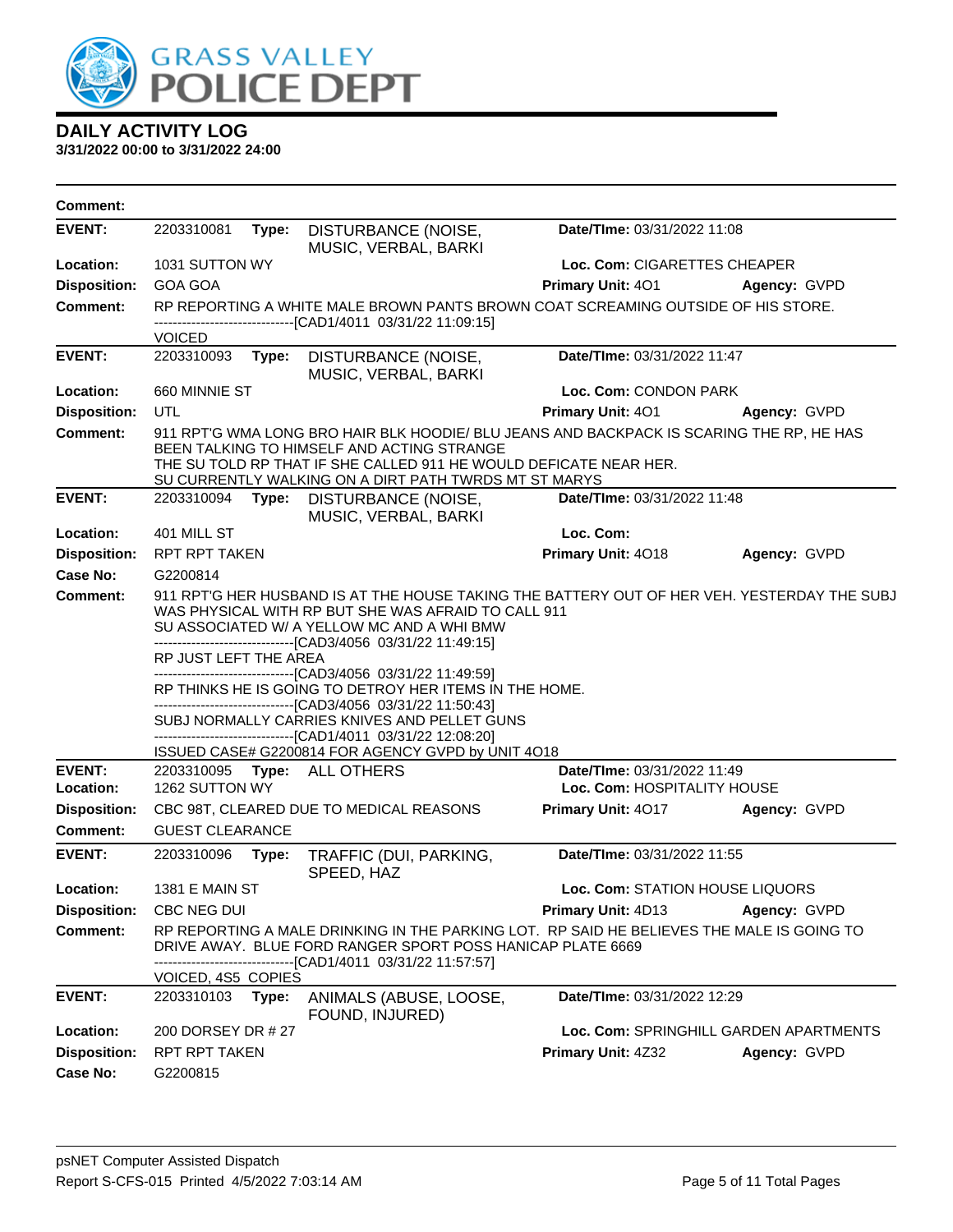

#### **3/31/2022 00:00 to 3/31/2022 24:00**

| Comment:            | -------------------------------[CAD1/4011 03/31/22 12:29:20]<br>EVENT LOCATION CHANGED FROM 200 DORSEY 27                                                                              |                                 |              |
|---------------------|----------------------------------------------------------------------------------------------------------------------------------------------------------------------------------------|---------------------------------|--------------|
|                     | -------------------------------[CAD1/4011 03/31/22 12:46:06]                                                                                                                           |                                 |              |
|                     | ISSUED CASE# G2200815 FOR AGENCY GVPD by UNIT 4Z32                                                                                                                                     |                                 |              |
| <b>EVENT:</b>       | 2203310106<br>Type:<br><b>SUSPICIOUS CIRCUMSTANCE</b><br>(VEHICLE, PERSON                                                                                                              | Date/TIme: 03/31/2022 12:36     |              |
| Location:           | 231 COLFAX AV                                                                                                                                                                          | Loc. Com: SUMMERTIME RESTAURANT |              |
| <b>Disposition:</b> | CBC OUT FOR LUNCH, LOCKED NOT LATCHED.<br><b>RESECURED</b>                                                                                                                             | Primary Unit: 4017              | Agency: GVPD |
| <b>Comment:</b>     | RP REPORTING SHE IS AT THE OLD SUMMERTIME RESTAURANT FOR COVID TESTING. RP SAID THE<br>BUILDING IS OPEN BUT NO ONE IS AROUND. RP THINKS IT VERY SUSPICIOUS AND SOMEONE SHOULD<br>KNOW. |                                 |              |
| <b>EVENT:</b>       | 2203310112 Type: 911 UNKNOWN<br>(HANGUPS, ABAN'S)                                                                                                                                      | Date/TIme: 03/31/2022 13:07     |              |
| Location:           | LAT: 39.23222600 LONG: -121.041237                                                                                                                                                     | Loc. Com:                       |              |
| <b>Disposition:</b> | <b>HBD</b>                                                                                                                                                                             | <b>Primary Unit:</b>            | Agency: GVPD |
| <b>Comment:</b>     | 911 ABAN.                                                                                                                                                                              |                                 |              |
|                     | -------------------------------[CAD1/4011 03/31/22 13:08:28]<br>NEG ANSWER ON CALL BACK, VM LEFT<br>-------------------------------[CAD1/4011 03/31/22 13:21:18]                       |                                 |              |
|                     | NO SIGNIF HISTORY W/ NUMBER<br>***** EVENT CLOSED BY CAD3                                                                                                                              |                                 |              |
| <b>EVENT:</b>       | (HANGUPS, ABAN'S)                                                                                                                                                                      | Date/TIme: 03/31/2022 13:19     |              |
| Location:           | 401 MILL ST                                                                                                                                                                            | Loc. Com:                       |              |
| <b>Disposition:</b> | <b>HBD</b>                                                                                                                                                                             | <b>Primary Unit:</b>            | Agency: GVPD |
| <b>Comment:</b>     | 911 ABAN                                                                                                                                                                               |                                 |              |
|                     | --------------------------------[CAD1/4011 03/31/22 13:20:56]<br>NEG ANSWER ON CALL BACK, VM LEFT                                                                                      |                                 |              |
|                     | -------------------------------[CAD1/4011 03/31/22 13:23:07]                                                                                                                           |                                 |              |
|                     | NUMBER RETURNS TO ADDRESS OF 401 MILL ST. 4018 WENT 10-8 FROM THE RES AT APPROX 1230HRS                                                                                                |                                 |              |
|                     | -------------------------------[CAD4/4024 03/31/22 13:24:55]<br>EVENT LOCATION CHANGED FROM LAT: 39.21920100 LONG: -121.052352 GRASS VALLEY                                            |                                 |              |
|                     | -------------------------------[CAD4/4024 03/31/22 13:25:18]<br>RP CALLED BACK CODE 4 HBD                                                                                              |                                 |              |
|                     | ***** EVENT CLOSED BY CAD4                                                                                                                                                             |                                 |              |
| <b>EVENT:</b>       | 2203310121 Type: FOLLOWUP                                                                                                                                                              | Date/TIme: 03/31/2022 13:34     |              |
| Location:           | 401 MILL ST # 1/2                                                                                                                                                                      | Loc. Com:                       |              |
| <b>Disposition:</b> | <b>CBC</b>                                                                                                                                                                             | Primary Unit: 4018              | Agency: GVPD |
| Comment:            | RP REPORTING ADDITIONAL ITEMS STOLEN SHE WANTS TO ADD TO THE REPORT. CASE 2101866<br>------------------------[CAD4/4024 03/31/22 13:37:25]                                             |                                 |              |
|                     | EVENT LOCATION CHANGED FROM 401 MILL ST GV                                                                                                                                             |                                 |              |
| <b>EVENT:</b>       | 2203310122<br>Type:<br>SUSPICIOUS CIRCUMSTANCE<br>(VEHICLE, PERSON                                                                                                                     | Date/TIme: 03/31/2022 13:37     |              |
| Location:           | 1473 SEGSWORTH WY #4                                                                                                                                                                   | Loc. Com:                       |              |
| <b>Disposition:</b> | CBC MALE GOA, NEG EV OF HS                                                                                                                                                             | Primary Unit: 4K6               | Agency: GVPD |
| <b>Comment:</b>     | 911 WHI TRUCKS OUTSIDE THE APARTMENTS, APPEARS AS IF THE SUBJS ARE DEALING AND DOING DRUGS                                                                                             |                                 |              |
|                     | ----------------------------[CAD1/4011_03/31/22 13:37:29]                                                                                                                              |                                 |              |
|                     | RACK ON THE TOP<br>-------------------------------[CAD1/4011 03/31/22 13:38:27]                                                                                                        |                                 |              |
|                     | FEMALE IN THE PASSENGER, HEAVY SET LSW BLU HOODIE, BLK PANTS                                                                                                                           |                                 |              |
|                     | MALE SUBJ IN DRIVER SIDE, BLK HAIR, APPROX 5'10 BLK SHIRT,                                                                                                                             |                                 |              |
| <b>EVENT:</b>       | Type: ALL OTHERS<br>2203310124                                                                                                                                                         | Date/TIme: 03/31/2022 13:46     |              |
|                     |                                                                                                                                                                                        |                                 |              |

psNET Computer Assisted Dispatch Report S-CFS-015 Printed 4/5/2022 7:03:14 AM Page 6 of 11 Total Pages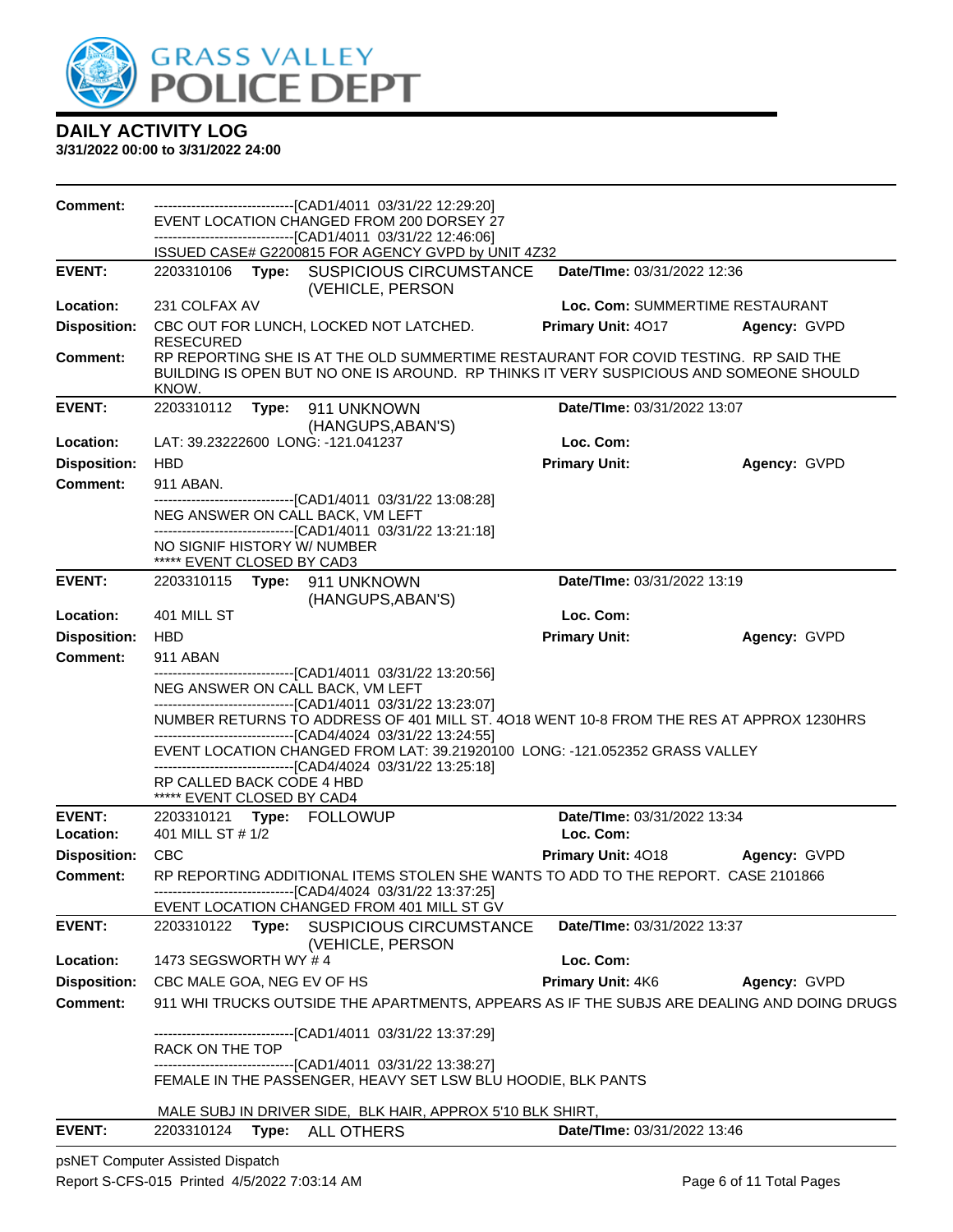

| Location:           | 290 SIERRA COLLEGE DR                   |                                                                                                                                                                                    | Loc. Com:                   |              |
|---------------------|-----------------------------------------|------------------------------------------------------------------------------------------------------------------------------------------------------------------------------------|-----------------------------|--------------|
| <b>Disposition:</b> | <b>CBC</b>                              |                                                                                                                                                                                    | <b>Primary Unit: 4S5</b>    | Agency: GVPD |
| <b>Comment:</b>     |                                         | RP REQUESTING INFORMATION ON WHERE THEY CAN COLLECT SIGNATURES.                                                                                                                    |                             |              |
| <b>EVENT:</b>       | 2203310128 Type:                        | <b>THREATS</b>                                                                                                                                                                     | Date/TIme: 03/31/2022 14:09 |              |
| Location:           | 535 WHITING ST                          |                                                                                                                                                                                    | Loc. Com:                   |              |
| <b>Disposition:</b> | <b>CBC</b>                              |                                                                                                                                                                                    | <b>Primary Unit: 4021</b>   | Agency: GVPD |
| <b>Comment:</b>     |                                         | RP REPORTING THREATS BY LANDLORD REQUEST 10-21                                                                                                                                     |                             |              |
|                     |                                         | --------------------------[4O21/MDT 03/31/22 14:17]<br>NO CRIME. RP STATED HE WAS RECEIVING THREATS FROM FRIENDS OF AN EX. RP DOESNT WANT<br>ANYTHING DONE JUST CALLLING TO REPORT |                             |              |
| <b>EVENT:</b>       |                                         | 2203310132 Type: COMMUNITY POLICING<br><b>ACTION</b>                                                                                                                               | Date/TIme: 03/31/2022 14:20 |              |
| <b>Disposition:</b> | <b>CBC</b>                              |                                                                                                                                                                                    | Primary Unit: 402           | Agency: GVPD |
| <b>Comment:</b>     |                                         |                                                                                                                                                                                    |                             |              |
| <b>EVENT:</b>       | 2203310141<br>Type:                     | DOMESTIC VIOLENCE                                                                                                                                                                  | Date/TIme: 03/31/2022 15:06 |              |
| Location:           | 905 WE MAIN ST                          |                                                                                                                                                                                    | Loc. Com: BACK HOUSE        |              |
| <b>Disposition:</b> | ARA                                     |                                                                                                                                                                                    | Primary Unit: 4K6           | Agency: GVPD |
| Case No:            | G2200816                                |                                                                                                                                                                                    |                             |              |
| <b>Comment:</b>     | MENTAL HEALTH ISSUES.                   | RP RPTG A LOT OF SCREAMING GOING ON SINCE THIS MORNING. FEMALE THAT LIVES THERE HAS KNOWN                                                                                          |                             |              |
|                     |                                         | RP IS CONCERNED BECAUSE SCHOOLS ARE ABOUT TO LET OUT AND JUVS WILL HEAR IT<br>-------------------------------[CAD3/4056 03/31/22 15:19:50]                                         |                             |              |
| <b>EVENT:</b>       |                                         | ISSUED CASE# G2200816 FOR AGENCY GVPD by UNIT 4K6                                                                                                                                  | Date/TIme: 03/31/2022 15:51 |              |
|                     |                                         | 2203310151 Type: COMMUNITY POLICING<br><b>ACTION</b>                                                                                                                               |                             |              |
| Location:           | <b>BANK ST</b>                          |                                                                                                                                                                                    | Loc. Com:                   |              |
| <b>Disposition:</b> | <b>CBC</b>                              |                                                                                                                                                                                    | <b>Primary Unit: 402</b>    | Agency: GVPD |
| <b>Comment:</b>     | DOW ALEXANDER MEMORIAL PARK             | ------------------------------[4O2/MDT 03/31/22 16:01]                                                                                                                             |                             |              |
|                     | <b>GRAFFITI REMOVAL</b>                 |                                                                                                                                                                                    |                             |              |
| <b>EVENT:</b>       |                                         | 2203310155 Type: TRAFFIC ACCIDENT                                                                                                                                                  | Date/TIme: 03/31/2022 16:00 |              |
| Location:           | 49/20 RAMP STATE/SO AUBURN ST           |                                                                                                                                                                                    | Loc. Com:                   |              |
| <b>Disposition:</b> | <b>HBD</b>                              |                                                                                                                                                                                    | <b>Primary Unit:</b>        | Agency: GVPD |
| <b>Comment:</b>     |                                         | 911 ACCIDENT, UNK INJURY, TRF TO CALFIRE.<br>------------------------[CAD1/4011_03/31/22 16:01:11]                                                                                 |                             |              |
|                     |                                         | HEARD ONLY, DUST SEEN IN REAR VIEW MIRROR. RP DID NOT SEE THE FULL ACCIDENT, NFI                                                                                                   |                             |              |
|                     |                                         | --------------------[CAD3/4056_03/31/22 16:01:57]                                                                                                                                  |                             |              |
|                     | <b>VOICED</b>                           | -------------[CAD1/4011_03/31/22 16:02:00]                                                                                                                                         |                             |              |
|                     | 10-39 CHP<br>***** EVENT CLOSED BY CAD3 |                                                                                                                                                                                    |                             |              |
| <b>EVENT:</b>       | 2203310159<br>Type:                     | <b>COMMUNITY POLICING</b><br><b>ACTION</b>                                                                                                                                         | Date/TIme: 03/31/2022 16:07 |              |
| Location:           | <b>DOWNTOWN</b>                         |                                                                                                                                                                                    | Loc. Com:                   |              |
| <b>Disposition:</b> | <b>HBD</b>                              |                                                                                                                                                                                    | <b>Primary Unit:</b>        | Agency: GVPD |
| <b>Comment:</b>     | ***** EVENT CLOSED BY CAD3              |                                                                                                                                                                                    |                             |              |
| <b>EVENT:</b>       | 2203310164 Type:                        | ALL OTHERS                                                                                                                                                                         | Date/TIme: 03/31/2022 16:19 |              |
| Location:           | 1262 SUTTON WY                          |                                                                                                                                                                                    | Loc. Com: HOSPITALITY HOUSE |              |
| <b>Disposition:</b> | <b>CBC</b>                              |                                                                                                                                                                                    | Primary Unit: 4S5           | Agency: GVPD |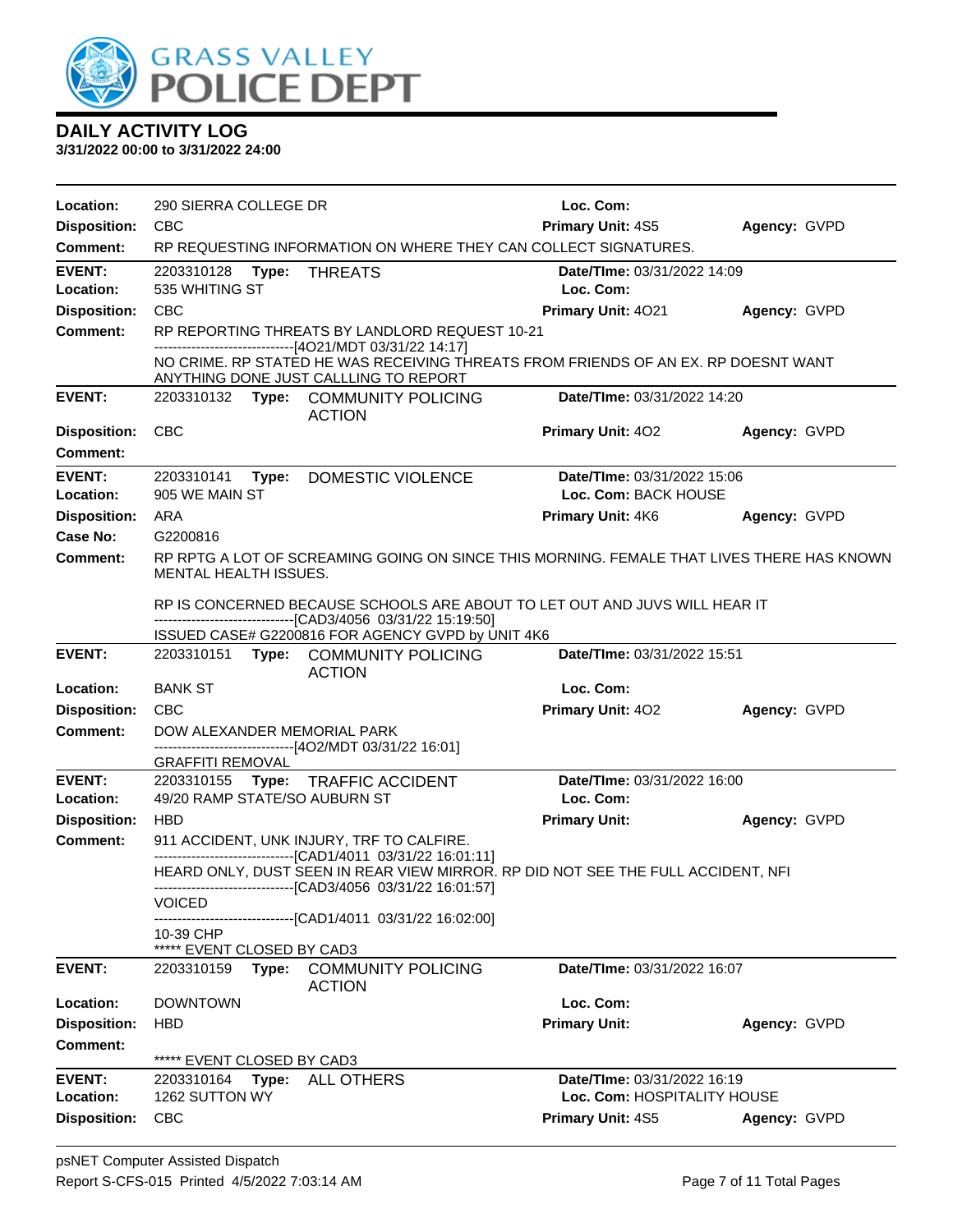

| Comment:                   | <b>GUEST CLEARANCE</b>                                                                                |                                                                                                                                                                                                                                                                             |                                                      |              |
|----------------------------|-------------------------------------------------------------------------------------------------------|-----------------------------------------------------------------------------------------------------------------------------------------------------------------------------------------------------------------------------------------------------------------------------|------------------------------------------------------|--------------|
| <b>EVENT:</b>              | 2203310165 <b>Type:</b>                                                                               | <b>SUBJECT STOP</b>                                                                                                                                                                                                                                                         | Date/TIme: 03/31/2022 16:23                          |              |
| Location:                  | MILL ST/BANK ST                                                                                       |                                                                                                                                                                                                                                                                             | Loc. Com:                                            |              |
| <b>Disposition:</b>        | CBC                                                                                                   |                                                                                                                                                                                                                                                                             | <b>Primary Unit: 402</b>                             | Agency: GVPD |
| <b>Comment:</b>            | OW MATTHEW COULTER                                                                                    |                                                                                                                                                                                                                                                                             |                                                      |              |
|                            | -------------------------------[CAD3/4056 03/31/22 16:23:37]<br>EVENT LOCATION CHANGED FROM MILL/BANK |                                                                                                                                                                                                                                                                             |                                                      |              |
| <b>EVENT:</b>              | 2203310166 Type: THREATS                                                                              |                                                                                                                                                                                                                                                                             | Date/TIme: 03/31/2022 16:26                          |              |
| Location:                  | 129 S AUBURN ST                                                                                       |                                                                                                                                                                                                                                                                             | Loc. Com: GRASS VALLEY POLICE DEPARTMENT             |              |
| <b>Disposition:</b>        | <b>CBC</b>                                                                                            |                                                                                                                                                                                                                                                                             | <b>Primary Unit: 4021 Agency: GVPD</b>               |              |
| <b>Comment:</b>            |                                                                                                       | RP IN GRASS VALLEY LOBBY REPORTING HER WALET WAS STOLEN. RP SOUNDS VERY 11550.                                                                                                                                                                                              |                                                      |              |
|                            | --------------------------------[4O21/MDT 03/31/22 16:31]                                             |                                                                                                                                                                                                                                                                             |                                                      |              |
| <b>EVENT:</b>              | 2203310170 Type: ALL OTHERS                                                                           | NOT IN THE LOBBY AND NUMBER IS A HOME PHONE                                                                                                                                                                                                                                 | Date/TIme: 03/31/2022 16:40                          |              |
| Location:                  | 1491 EA MAIN ST                                                                                       |                                                                                                                                                                                                                                                                             | Loc. Com: BARGAIN BARN 5302732052                    |              |
| <b>Disposition:</b>        | <b>CBC</b>                                                                                            |                                                                                                                                                                                                                                                                             | <b>Primary Unit: 4D10</b>                            | Agency: GVPD |
| <b>Comment:</b>            | ----------------------------------[CAD3/4056 03/31/22 16:45:44]                                       |                                                                                                                                                                                                                                                                             |                                                      |              |
|                            | EVENT LOCATION CHANGED FROM BARGAIN BARN                                                              |                                                                                                                                                                                                                                                                             |                                                      |              |
| <b>EVENT:</b>              |                                                                                                       | 2203310173 Type: THEFT (GRAND, PETTY, FROM<br>MERCHANT)                                                                                                                                                                                                                     | Date/TIme: 03/31/2022 16:53                          |              |
| Location:                  | 255 S AUBURN ST                                                                                       |                                                                                                                                                                                                                                                                             | Loc. Com: VETERANS BUILDING                          |              |
| <b>Disposition:</b>        | <b>RPT</b>                                                                                            |                                                                                                                                                                                                                                                                             | Primary Unit: 4018                                   | Agency: GVPD |
| Case No:                   | G2200817                                                                                              |                                                                                                                                                                                                                                                                             |                                                      |              |
| <b>Comment:</b>            |                                                                                                       | 911 CHP TRF// STOLEN ELECTRIC BIKE. BIKE WAS LOCKED. LAST SEEN AT APPROX 1530HRS.                                                                                                                                                                                           |                                                      |              |
|                            | --------------------------------[CAD1/4011 03/31/22 16:53:32]<br>ON THE BACK SIDE OF THE BUILDING     |                                                                                                                                                                                                                                                                             |                                                      |              |
|                            | --------------------------------[CAD1/4011 03/31/22 16:54:01]                                         | BIKE IS BLK, VERY UNIQUE, LARGE RACK ON THE BACK.                                                                                                                                                                                                                           |                                                      |              |
|                            | -------------------------------[CAD1/4011 03/31/22 16:54:45]<br>RP REQG PERSONAL CTC                  |                                                                                                                                                                                                                                                                             |                                                      |              |
|                            | -------------------------------[CAD1/4011 03/31/22 16:55:17]                                          |                                                                                                                                                                                                                                                                             |                                                      |              |
|                            |                                                                                                       | RP CAN OBTAIN SERIAL NUMBER, DOESNT HAVE IT ON HER CURRENTLY THOUGH                                                                                                                                                                                                         |                                                      |              |
|                            | --------------------------------[CAD3/4056 03/31/22 17:09:51]                                         | ISSUED CASE# G2200817 FOR AGENCY GVPD by UNIT 4O18                                                                                                                                                                                                                          |                                                      |              |
| <b>EVENT:</b>              | 2203310174 Type: ALL OTHERS                                                                           |                                                                                                                                                                                                                                                                             | Date/TIme: 03/31/2022 17:00                          |              |
| Location:                  | 275 DORSEY DR # 64                                                                                    |                                                                                                                                                                                                                                                                             | Loc. Com: GRASS VALLEY TERRACE<br>APARTMENTS         |              |
| Disposition: CBC           |                                                                                                       |                                                                                                                                                                                                                                                                             | <b>Primary Unit: 4K6</b>                             | Agency: GVPD |
| <b>Comment:</b>            |                                                                                                       | RP REQG 10-21. LANDLORD LOCKED RP OUT AND HAS BEEN DEALING W/ IT ALL DAY. RP TALKED TO TWO<br>OFFICERS YESTERDAY HOWEVER IS REQUEST ASSISTANCE. AGAIN.                                                                                                                      |                                                      |              |
|                            |                                                                                                       | ------------------[4K6/MDT 03/31/22 18:05]<br>CTC MADE W/ RP WHO WAS REQ GVPD TO FORCE ENTRY INTO HER APT AT HER ATTY"S<br>RECCOMENDATION. RP ADVISED CIVIL ISSUE THAT SHE NEEDS TO TAKE UP WITH MANAGEMENT.                                                                |                                                      |              |
|                            | AFTER A NOTICE OF ABANDONMENT WAS SERVED.                                                             | CTC MADE W/ MANAGEMENT WHO ADVISED THAT RP DOES NOT HAVE STANDING TO APT. MANAGEMENT<br>ADV THAT THEY WILL HAVE THEIR ATTY REACH OUT TO RP"S ATTY AGAIN AND SETTLE THE ISSUE. PER<br>MANAGEMENT, RP ABANDONED APARTMENT BACK IN 9/2021 AND THE LOCKS WERE CHANGED LAST WEEK |                                                      |              |
|                            |                                                                                                       | BOTH PARTIES ADV CIVIL ISSUE THAT NEEDS TO GO THROUGH THE LEGAL PROCESS.                                                                                                                                                                                                    |                                                      |              |
|                            | <b>CBC</b>                                                                                            |                                                                                                                                                                                                                                                                             |                                                      |              |
| <b>EVENT:</b><br>Location: | 2203310175<br>Type:<br>650 FREEMAN LN                                                                 | <b>FOLLOWUP</b>                                                                                                                                                                                                                                                             | Date/TIme: 03/31/2022 17:05<br>Loc. Com: JAMBA JUICE |              |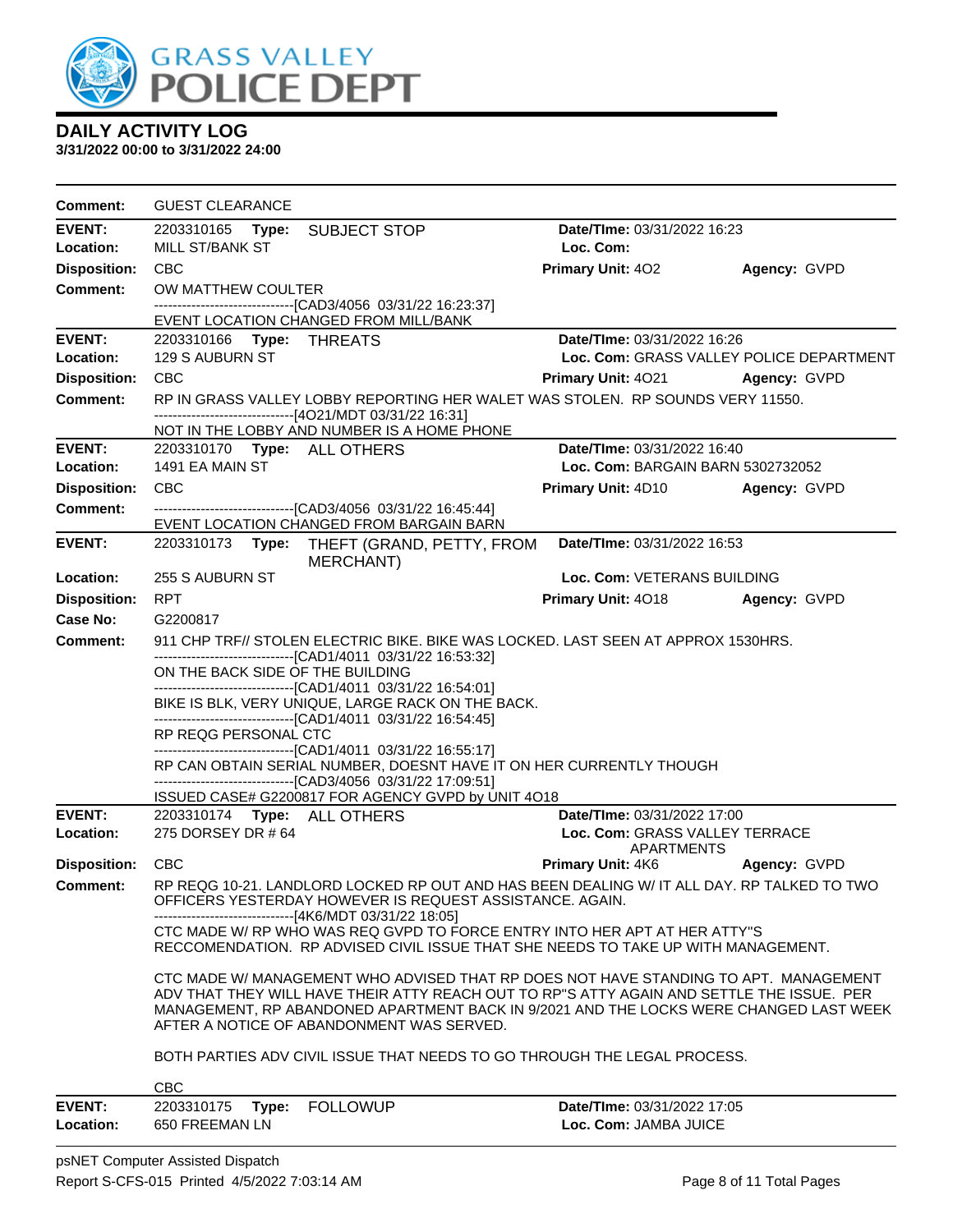

| <b>Disposition:</b> | CBC                                                                                           |                                                                                                                                                                                    | <b>Primary Unit: 4K6</b>                 | Agency: GVPD |
|---------------------|-----------------------------------------------------------------------------------------------|------------------------------------------------------------------------------------------------------------------------------------------------------------------------------------|------------------------------------------|--------------|
| Comment:            | RP REQ 10-21 REF EVENT 2203310079                                                             |                                                                                                                                                                                    |                                          |              |
| <b>EVENT:</b>       | 2203310176<br>Type:                                                                           | <b>SUSPICIOUS CIRCUMSTANCE</b><br>(VEHICLE, PERSON                                                                                                                                 | Date/TIme: 03/31/2022 17:23              |              |
| Location:           | 502 GRANITE HILL CT                                                                           |                                                                                                                                                                                    | Loc. Com:                                |              |
| <b>Disposition:</b> | ARA AND 11550HS                                                                               |                                                                                                                                                                                    | Primary Unit: 4018                       | Agency: GVPD |
| <b>Case No:</b>     | G2200818                                                                                      |                                                                                                                                                                                    |                                          |              |
| Comment:            |                                                                                               | RP RPTG FEMALE OUTSIDE IS "OUT OF IT" AND NOT MAKING SENSE WHEN SHE TALKS. POSS ON DRUGS.                                                                                          |                                          |              |
|                     |                                                                                               | --------------------------[CAD1/4011_03/31/22 17:23:16]                                                                                                                            |                                          |              |
|                     | LSW BLK SWEATSHIRT, DRK PANTS<br>-------------------------------[CAD1/4011 03/31/22 17:23:38] |                                                                                                                                                                                    |                                          |              |
|                     | POOR SERVICE, NFI                                                                             |                                                                                                                                                                                    |                                          |              |
|                     | ------------------------------[CAD3/4056_03/31/22 17:46:12]                                   |                                                                                                                                                                                    |                                          |              |
|                     | -------------------------------[CAD1/4085 03/31/22 19:42:37]                                  | ISSUED CASE# G2200818 FOR AGENCY GVPD by UNIT 4O1                                                                                                                                  |                                          |              |
|                     |                                                                                               | BOOKED FOR 11550 AND OUT OF COUNTY WARRANT                                                                                                                                         |                                          |              |
| <b>EVENT:</b>       | 2203310178 Type: FOLLOWUP                                                                     |                                                                                                                                                                                    | Date/TIme: 03/31/2022 17:32              |              |
| Location:           | 401 MILL ST                                                                                   |                                                                                                                                                                                    | Loc. Com:                                |              |
| <b>Disposition:</b> | CBC INFORMATION FOWARDED TO 4018                                                              |                                                                                                                                                                                    | <b>Primary Unit: 401</b>                 | Agency: GVPD |
| <b>Comment:</b>     |                                                                                               | RP REQG 10-21. DAUGHTER GETTING THREATENING TEXTS FROM HER ESTRANGED HUSBAND.                                                                                                      |                                          |              |
| <b>EVENT:</b>       | 2203310182<br>Type:                                                                           | <b>CITIZEN ASSIST (CIVIL</b><br>STANDBY'S, LOCKOUT                                                                                                                                 | Date/TIme: 03/31/2022 17:48              |              |
| Location:           | 1262 SUTTON WY                                                                                |                                                                                                                                                                                    | Loc. Com: HOSPITALITY HOUSE 530 271 7144 |              |
| <b>Disposition:</b> | CBC HANDLED BY 4S5                                                                            |                                                                                                                                                                                    | <b>Primary Unit:</b>                     | Agency: GVPD |
| Comment:            | <b>CLEARANCE</b>                                                                              | ***** EVENT CLOSED BY CAD3 WITH COMMENT-HANDLED BY 4S5                                                                                                                             |                                          |              |
| <b>EVENT:</b>       | 2203310185<br>Type:                                                                           | ALCOHOL RELATED<br>(EXCEPTION OF DUI)                                                                                                                                              | Date/TIme: 03/31/2022 18:18              |              |
| Location:           | NEAL ST/SO SCHOOL ST                                                                          |                                                                                                                                                                                    | Loc. Com:                                |              |
| <b>Disposition:</b> | UTL                                                                                           |                                                                                                                                                                                    | <b>Primary Unit: 4K6</b>                 | Agency: GVPD |
| <b>Comment:</b>     |                                                                                               | HBD MALE SUBJ BALD HEAD, BLK PANTS, TAN LONG SLEEVE SHIRT.                                                                                                                         |                                          |              |
|                     | STAGGERING INTO THE ROADWAY                                                                   |                                                                                                                                                                                    |                                          |              |
| <b>EVENT:</b>       | 2203310196<br>Type: FOLLOWUP                                                                  |                                                                                                                                                                                    | Date/TIme: 03/31/2022 19:11              |              |
| Location:           | 401 MILL ST                                                                                   |                                                                                                                                                                                    | Loc. Com:                                |              |
| <b>Disposition:</b> | <b>CBC</b>                                                                                    |                                                                                                                                                                                    | Primary Unit: 4K6                        | Agency: GVPD |
| Comment:            | ----------------------------------[CAD3/4106 03/31/22 19:12:54]                               | RP REPORTING HER SISTER IS WORRIED THAT HER HUSBAND WILL COME OVER WHILE SHE IS GETTING<br>HER ITEMS TO GO TO A HOTEL TONIGHT. RP ENRT REQ CTC                                     |                                          |              |
|                     |                                                                                               | PER VI MALE IS STATING HE IS GOING TO COME OVER VIA TEXT MESSAGE<br>-------------------[4K6/MDT 03/31/22 19:32]                                                                    |                                          |              |
|                     | <b>RESIDENCE.</b>                                                                             | 21 CTC MADE W/ RP WHO ADV SHE IS CURRENTLY AT THE RESD AND SU IS NOT THERE. RP REQ EXT<br>PATROLS WHILE SHE HELPS HER SISTER PACK ITEMS AND WILL CALL LE IF SU DOES SHOW UP AT THE |                                          |              |
| <b>EVENT:</b>       | 2203310204<br>Type:                                                                           | DISTURBANCE (NOISE,<br>MUSIC, VERBAL, BARKI                                                                                                                                        | Date/TIme: 03/31/2022 19:59              |              |
| Location:           | <b>121 OLYMPIA PARK RD</b>                                                                    |                                                                                                                                                                                    | Loc. Com:                                |              |
| <b>Disposition:</b> | CBC MEDIATED, ADVISED TO SEPERATE FOR<br><b>NIGHT</b>                                         |                                                                                                                                                                                    | Primary Unit: 4020                       | Agency: GVPD |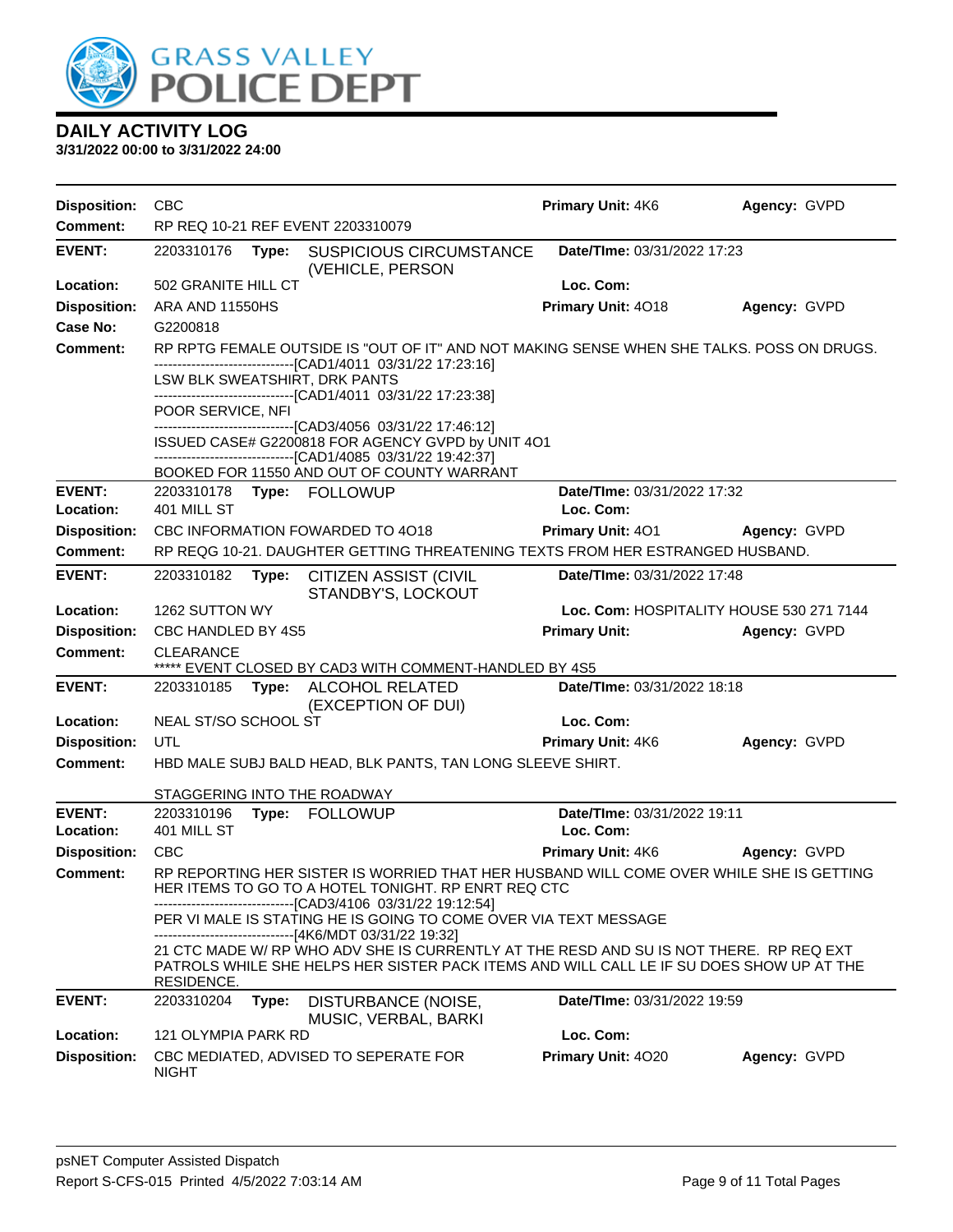

| <b>Comment:</b>     |                                  | 911 REPORTING SUBJ THROWING BRICKS AND ROCKS AT RP AND RPS VEH                                                                                                                            |                                     |              |
|---------------------|----------------------------------|-------------------------------------------------------------------------------------------------------------------------------------------------------------------------------------------|-------------------------------------|--------------|
|                     |                                  | -------------------------------[CAD3/4106_03/31/22 20:00:31]<br>PER RP SUBJ IS THROWING ROCKS AT HIS VEH. SUS IS WMA LONG HAIR PLAID SHIRT AND JEANS. PER RP                              |                                     |              |
|                     |                                  | SUBJ NORMALLY CARRYS LARGE KNIFE ON HIS BELT                                                                                                                                              |                                     |              |
|                     |                                  | -------------------------------[CAD3/4106 03/31/22 20:01:23]                                                                                                                              |                                     |              |
|                     | PER RP SUBJ IS POSS HBD OR 11550 |                                                                                                                                                                                           |                                     |              |
|                     | RP IN A WHI RV                   | ------------------------------[CAD3/4106_03/31/22 20:01:44]                                                                                                                               |                                     |              |
|                     |                                  | -------------------------------[CAD3/4106 03/31/22 20:02:11]                                                                                                                              |                                     |              |
|                     | RP AT ORIELLY SOMEWHAT SEPERATED |                                                                                                                                                                                           |                                     |              |
|                     |                                  | ------------------------------[4O20/MDT 03/31/22 20:17]<br>CONT MADE W/BOTH PARTIES. NEG CHARGES DESIRED AT THIS TIME. RP WAS ADVISED OF RO PROCESS.                                      |                                     |              |
| <b>EVENT:</b>       | 2203310211 Type: FOLLOWUP        |                                                                                                                                                                                           | Date/TIme: 03/31/2022 20:26         |              |
| Location:           | 125 PRESLEY WY $#F$              |                                                                                                                                                                                           | Loc. Com:                           |              |
| <b>Disposition:</b> | CBC NEG CONT                     |                                                                                                                                                                                           | Primary Unit: 4020                  | Agency: GVPD |
| <b>Comment:</b>     | ATC 20002 SU                     |                                                                                                                                                                                           |                                     |              |
|                     |                                  | -------------------------------[CAD1/4085 03/31/22 20:26:22]                                                                                                                              |                                     |              |
|                     |                                  | EVENT LOCATION CHANGED FROM 125 PRESLEY WY #F<br>-------------------------------[CAD1/4085 03/31/22 20:26:40]                                                                             |                                     |              |
|                     |                                  | EVENT LOCATION CHANGED FROM 125 PRESLEY WY F                                                                                                                                              |                                     |              |
| <b>EVENT:</b>       | 2203310215    Type: TRESPASS     |                                                                                                                                                                                           | Date/TIme: 03/31/2022 21:02         |              |
| Location:           | 133 S AUBURN ST                  |                                                                                                                                                                                           | Loc. Com: CIRCLE K                  |              |
| <b>Disposition:</b> |                                  |                                                                                                                                                                                           | <b>Primary Unit: 4K6</b>            | Agency: GVPD |
| <b>Comment:</b>     |                                  | EMPLOYEE REPORTING A WFA WHI TANK TOP RED PANTS. NEG WEAPONS. PER RP ONGOING ISSUE WITH                                                                                                   |                                     |              |
|                     |                                  | SUBJ TRESPASSING BUT SHE IS NOW LEAVING ON FOOT TOWARDS DOWNTOWN GV. RP REQ SUBJ IS<br>FORMALLY TRESSPASSED FROM PROPERTY                                                                 |                                     |              |
| <b>EVENT:</b>       | 2203310216                       | Type: SUSPICIOUS CIRCUMSTANCE                                                                                                                                                             | Date/TIme: 03/31/2022 21:05         |              |
|                     |                                  | (VEHICLE, PERSON                                                                                                                                                                          |                                     |              |
| Location:           | 340 PLEASANT ST # 23             |                                                                                                                                                                                           | Loc. Com: GRASS VALLEY APARTMENTS   |              |
| <b>Disposition:</b> | <b>CBC</b>                       |                                                                                                                                                                                           | <b>Primary Unit: 4K6</b>            | Agency: GVPD |
| <b>Comment:</b>     |                                  | 911 REPORTING VEH PARKED IN PARKING LOT OF APTS SINCE 1500, VEH IS GRY SEDAN, WITH A MALE<br>SUBJ IN IT, PLAYING MUSIC LOUD. PARKED IFO PARKING LOT IFO RPS RESIDENCE. PER RP, SHE THINKS |                                     |              |
|                     | SOMEONE MAY BE STALKING.         |                                                                                                                                                                                           |                                     |              |
| <b>EVENT:</b>       | 2203310218                       | Type: RESTRAINING ORDERS (TRO,<br>OAH, CUSTODY, C                                                                                                                                         | Date/TIme: 03/31/2022 21:18         |              |
| Location:           | 1435 EA MAIN ST                  |                                                                                                                                                                                           | Loc. Com:                           |              |
| <b>Disposition:</b> | <b>CBC</b>                       |                                                                                                                                                                                           | <b>Primary Unit: 4020</b>           | Agency: GVPD |
| <b>Comment:</b>     |                                  | RP REQ 10-21 REGARDING SUBJ SHE HAS AN EPO AGAINST AND SOME OF HIS BEHAVIORS.                                                                                                             |                                     |              |
| <b>EVENT:</b>       | 2203310225<br>Type:              | THEFT (GRAND, PETTY, FROM<br>MERCHANT)                                                                                                                                                    | Date/TIme: 03/31/2022 22:18         |              |
| Location:           | 972 SUTTON WY                    |                                                                                                                                                                                           | Loc. Com: BEST WESTERN 530 273 1393 |              |
| <b>Disposition:</b> | <b>CBC</b>                       |                                                                                                                                                                                           | Primary Unit: 4020                  | Agency: GVPD |
| <b>Comment:</b>     |                                  | 911 REPORTING HIS DAUGHTER STOLE HIS DEBIT CARD APPROX AN HOUR AGO<br>------------------------[CAD3/4106 03/31/22 22:19:59]                                                               |                                     |              |
|                     | <b>RP REQ 1021</b>               |                                                                                                                                                                                           |                                     |              |
|                     |                                  | -------------------------------[4O20/MDT 03/31/22 22:43]<br>CONT MADE W/BOTH INVOLVED PARTIES. DAUGHTER HAS POWER OF ATTORNEY PAPER WORK ON HAND                                          |                                     |              |
|                     |                                  | OVERSEEING RP"S FINANCES. RP WAS REMINDED AND ADVISED TO CONT HIS BANK IF NECESSARY. CBC                                                                                                  |                                     |              |
| <b>EVENT:</b>       | 2203310226<br>Type:              | ALARMS (SILENT, AUDIBLE,<br><b>COMMERCIAL, RES</b>                                                                                                                                        | Date/TIme: 03/31/2022 22:27         |              |
| Location:           | 380 RAILROAD AV                  |                                                                                                                                                                                           | Loc. Com: HILLS FLAT                |              |
| <b>Disposition:</b> | CNOP CANCELLED BY ALARM CO       |                                                                                                                                                                                           | Primary Unit: 4011                  | Agency: GVPD |
|                     |                                  |                                                                                                                                                                                           |                                     |              |